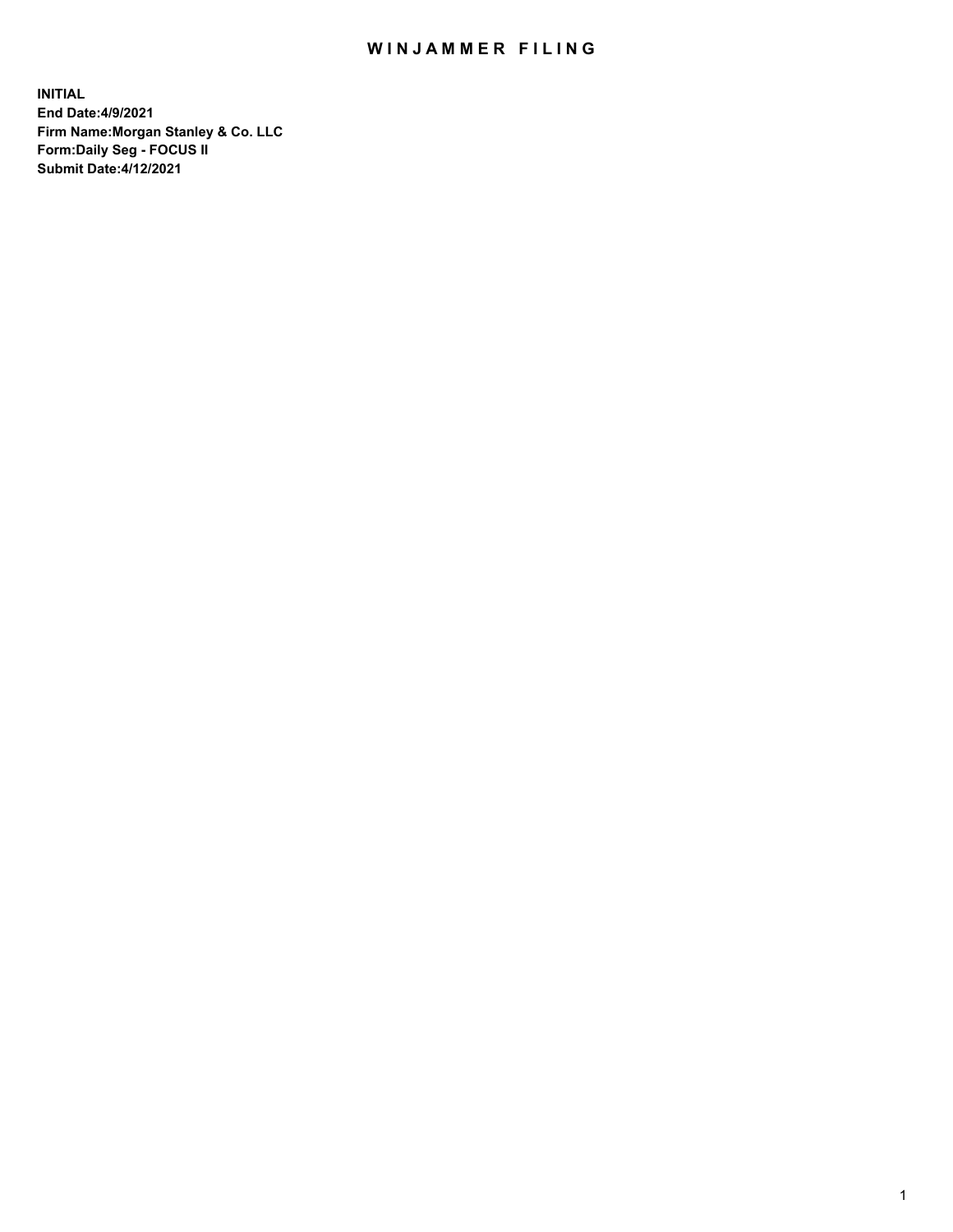**INITIAL End Date:4/9/2021 Firm Name:Morgan Stanley & Co. LLC Form:Daily Seg - FOCUS II Submit Date:4/12/2021 Daily Segregation - Cover Page**

| Name of Company                                                                                                                                                                                                                                                                                                                | Morgan Stanley & Co. LLC                               |
|--------------------------------------------------------------------------------------------------------------------------------------------------------------------------------------------------------------------------------------------------------------------------------------------------------------------------------|--------------------------------------------------------|
| <b>Contact Name</b>                                                                                                                                                                                                                                                                                                            | <b>Ikram Shah</b>                                      |
| <b>Contact Phone Number</b>                                                                                                                                                                                                                                                                                                    | 212-276-0963                                           |
| <b>Contact Email Address</b>                                                                                                                                                                                                                                                                                                   | Ikram.shah@morganstanley.com                           |
| FCM's Customer Segregated Funds Residual Interest Target (choose one):<br>a. Minimum dollar amount: ; or<br>b. Minimum percentage of customer segregated funds required:% ; or<br>c. Dollar amount range between: and; or<br>d. Percentage range of customer segregated funds required between:% and%.                         | 235,000,000<br><u>0</u><br>0 <sup>0</sup><br><u>00</u> |
| FCM's Customer Secured Amount Funds Residual Interest Target (choose one):<br>a. Minimum dollar amount: ; or<br>b. Minimum percentage of customer secured funds required:% ; or<br>c. Dollar amount range between: and; or<br>d. Percentage range of customer secured funds required between:% and%.                           | 140,000,000<br><u>0</u><br><u>00</u><br>00             |
| FCM's Cleared Swaps Customer Collateral Residual Interest Target (choose one):<br>a. Minimum dollar amount: ; or<br>b. Minimum percentage of cleared swaps customer collateral required:% ; or<br>c. Dollar amount range between: and; or<br>d. Percentage range of cleared swaps customer collateral required between:% and%. | 92,000,000<br><u>0</u><br><u>00</u><br>00              |

Attach supporting documents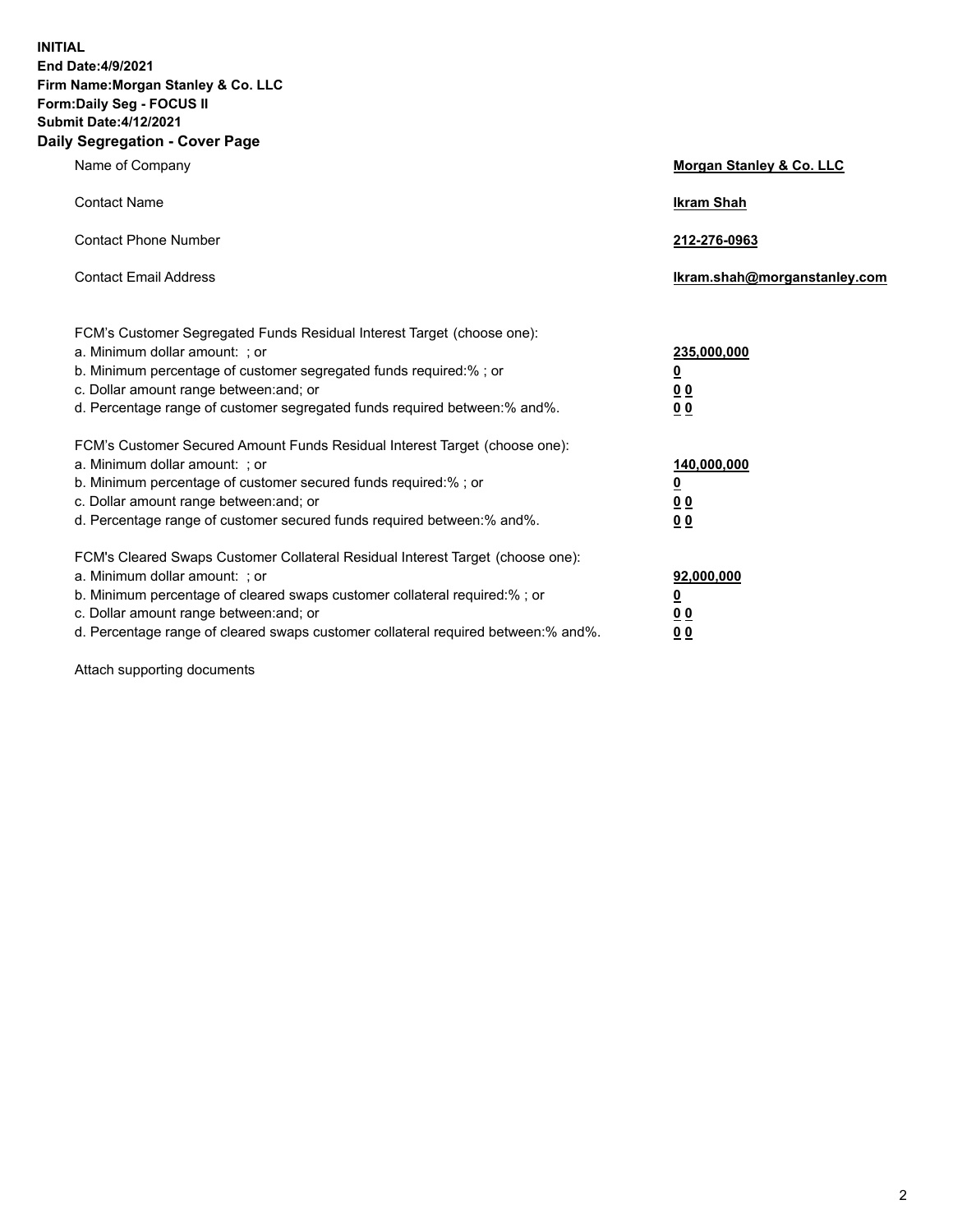## **INITIAL End Date:4/9/2021 Firm Name:Morgan Stanley & Co. LLC Form:Daily Seg - FOCUS II Submit Date:4/12/2021**

## **Daily Segregation - Secured Amounts**

|    | Foreign Futures and Foreign Options Secured Amounts                                                        |                                         |
|----|------------------------------------------------------------------------------------------------------------|-----------------------------------------|
|    | Amount required to be set aside pursuant to law, rule or regulation of a foreign                           | $0$ [7305]                              |
|    | government or a rule of a self-regulatory organization authorized thereunder                               |                                         |
| 1. | Net ledger balance - Foreign Futures and Foreign Option Trading - All Customers                            |                                         |
|    | A. Cash                                                                                                    | 4,506,722,110 [7315]                    |
|    | B. Securities (at market)                                                                                  | 2,243,665,106 [7317]                    |
| 2. | Net unrealized profit (loss) in open futures contracts traded on a foreign board of trade                  | 575,008,921 [7325]                      |
| 3. | Exchange traded options                                                                                    |                                         |
|    | a. Market value of open option contracts purchased on a foreign board of trade                             | 17,670,933 [7335]                       |
|    | b. Market value of open contracts granted (sold) on a foreign board of trade                               | -15,946,727 [7337]                      |
| 4. | Net equity (deficit) (add lines 1. 2. and 3.)                                                              | 7,327,120,343 [7345]                    |
| 5. | Account liquidating to a deficit and account with a debit balances - gross amount                          | 23,876,797 [7351]                       |
|    | Less: amount offset by customer owned securities                                                           | -23,736,794 [7352] 140,003 [7354]       |
| 6. | Amount required to be set aside as the secured amount - Net Liquidating Equity                             | 7,327,260,346 [7355]                    |
|    | Method (add lines 4 and 5)                                                                                 |                                         |
| 7. | Greater of amount required to be set aside pursuant to foreign jurisdiction (above) or line<br>6.          | 7,327,260,346 [7360]                    |
|    | FUNDS DEPOSITED IN SEPARATE REGULATION 30.7 ACCOUNTS                                                       |                                         |
| 1. | Cash in banks                                                                                              |                                         |
|    | A. Banks located in the United States                                                                      | 754,274,557 [7500]                      |
|    | B. Other banks qualified under Regulation 30.7                                                             | 509,093,031 [7520] 1,263,367,588        |
|    |                                                                                                            | [7530]                                  |
| 2. | <b>Securities</b>                                                                                          |                                         |
|    | A. In safekeeping with banks located in the United States                                                  | 500,396,583 [7540]                      |
|    | B. In safekeeping with other banks qualified under Regulation 30.7                                         | 23,646,897 [7560] 524,043,480<br>[7570] |
| 3. | Equities with registered futures commission merchants                                                      |                                         |
|    | A. Cash                                                                                                    | 21,258,370 [7580]                       |
|    | <b>B.</b> Securities                                                                                       | $0$ [7590]                              |
|    | C. Unrealized gain (loss) on open futures contracts                                                        | -2,804,764 [7600]                       |
|    | D. Value of long option contracts                                                                          | $0$ [7610]                              |
|    | E. Value of short option contracts                                                                         | 0 [7615] 18,453,606 [7620]              |
| 4. | Amounts held by clearing organizations of foreign boards of trade                                          |                                         |
|    | A. Cash                                                                                                    | $0$ [7640]                              |
|    | <b>B.</b> Securities                                                                                       | $0$ [7650]                              |
|    | C. Amount due to (from) clearing organization - daily variation                                            | $0$ [7660]                              |
|    | D. Value of long option contracts                                                                          | $0$ [7670]                              |
|    | E. Value of short option contracts                                                                         | 0 [7675] 0 [7680]                       |
| 5. | Amounts held by members of foreign boards of trade                                                         |                                         |
|    | A. Cash                                                                                                    | 3,439,071,287 [7700]                    |
|    | <b>B.</b> Securities                                                                                       | 1,719,621,626 [7710]                    |
|    | C. Unrealized gain (loss) on open futures contracts                                                        | 577,813,685 [7720]                      |
|    | D. Value of long option contracts                                                                          | 17,670,933 [7730]                       |
|    | E. Value of short option contracts                                                                         | -15,946,727 [7735] 5,738,230,804        |
|    |                                                                                                            | $[7740]$                                |
| 6. | Amounts with other depositories designated by a foreign board of trade                                     | $0$ [7760]                              |
| 7. | Segregated funds on hand                                                                                   | $0$ [7765]                              |
| 8. | Total funds in separate section 30.7 accounts                                                              | 7,544,095,478 [7770]                    |
| 9. | Excess (deficiency) Set Aside for Secured Amount (subtract line 7 Secured Statement<br>Page 1 from Line 8) | 216,835,132 [7380]                      |

- 10. Management Target Amount for Excess funds in separate section 30.7 accounts **140,000,000** [7780]
- 11. Excess (deficiency) funds in separate 30.7 accounts over (under) Management Target **76,835,132** [7785]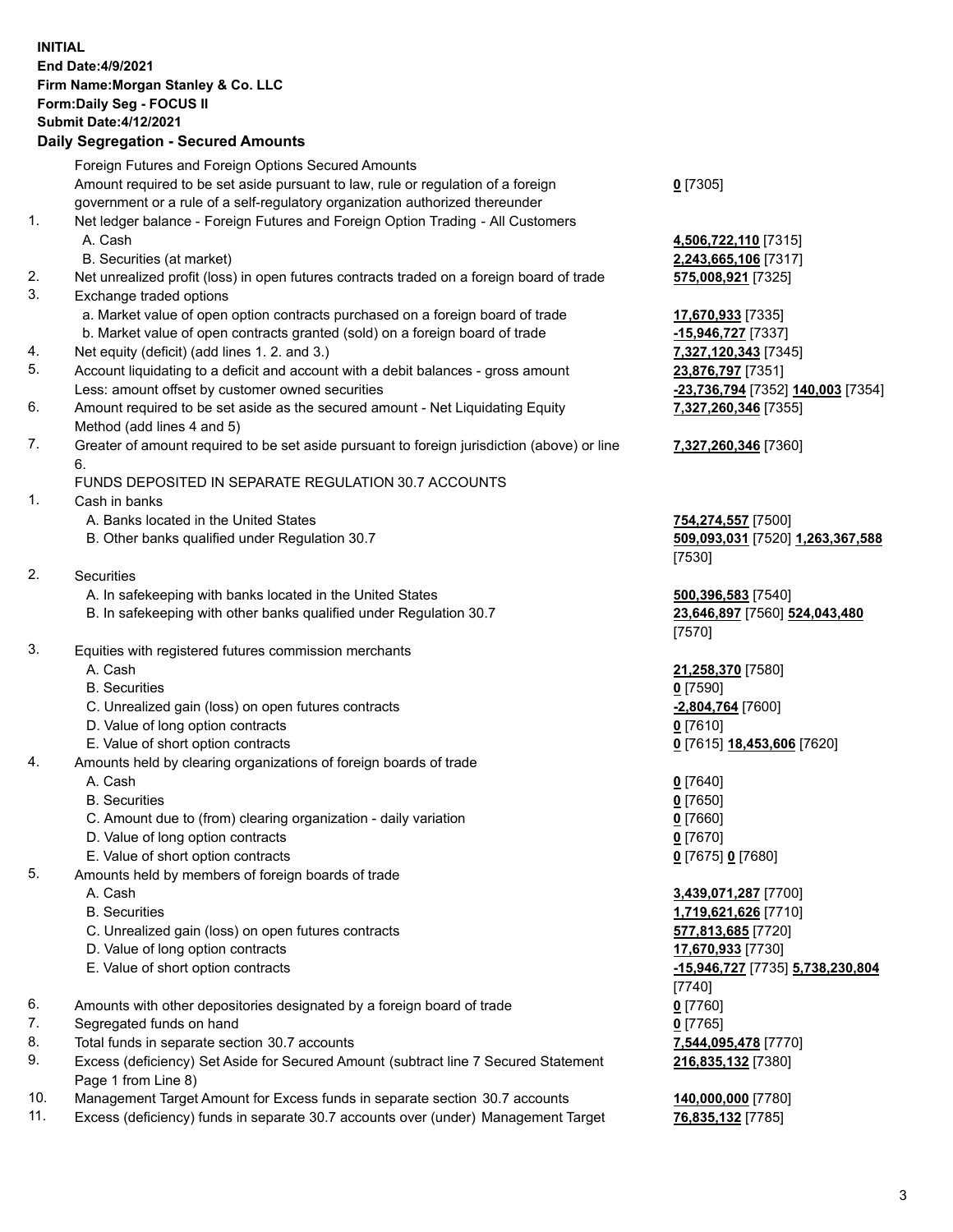**INITIAL End Date:4/9/2021 Firm Name:Morgan Stanley & Co. LLC Form:Daily Seg - FOCUS II Submit Date:4/12/2021 Daily Segregation - Segregation Statement** SEGREGATION REQUIREMENTS(Section 4d(2) of the CEAct) 1. Net ledger balance A. Cash **15,628,135,432** [7010] B. Securities (at market) **8,120,193,188** [7020] 2. Net unrealized profit (loss) in open futures contracts traded on a contract market **1,486,477,623** [7030] 3. Exchange traded options A. Add market value of open option contracts purchased on a contract market **694,048,459** [7032] B. Deduct market value of open option contracts granted (sold) on a contract market **-302,329,563** [7033] 4. Net equity (deficit) (add lines 1, 2 and 3) **25,626,525,139** [7040] 5. Accounts liquidating to a deficit and accounts with debit balances - gross amount **413,861,738** [7045] Less: amount offset by customer securities **-410,768,980** [7047] **3,092,758** [7050] 6. Amount required to be segregated (add lines 4 and 5) **25,629,617,897** [7060] FUNDS IN SEGREGATED ACCOUNTS 7. Deposited in segregated funds bank accounts A. Cash **3,911,731,596** [7070] B. Securities representing investments of customers' funds (at market) **0** [7080] C. Securities held for particular customers or option customers in lieu of cash (at market) **1,471,576,996** [7090] 8. Margins on deposit with derivatives clearing organizations of contract markets A. Cash **13,647,055,867** [7100] B. Securities representing investments of customers' funds (at market) **0** [7110] C. Securities held for particular customers or option customers in lieu of cash (at market) **6,648,616,192** [7120] 9. Net settlement from (to) derivatives clearing organizations of contract markets **-61,653,984** [7130] 10. Exchange traded options A. Value of open long option contracts **694,048,459** [7132] B. Value of open short option contracts **-302,329,563** [7133] 11. Net equities with other FCMs A. Net liquidating equity **7,331,527** [7140] B. Securities representing investments of customers' funds (at market) **0** [7160] C. Securities held for particular customers or option customers in lieu of cash (at market) **0** [7170] 12. Segregated funds on hand **0** [7150] 13. Total amount in segregation (add lines 7 through 12) **26,016,377,090** [7180] 14. Excess (deficiency) funds in segregation (subtract line 6 from line 13) **386,759,193** [7190] 15. Management Target Amount for Excess funds in segregation **235,000,000** [7194]

16. Excess (deficiency) funds in segregation over (under) Management Target Amount Excess

**151,759,193** [7198]